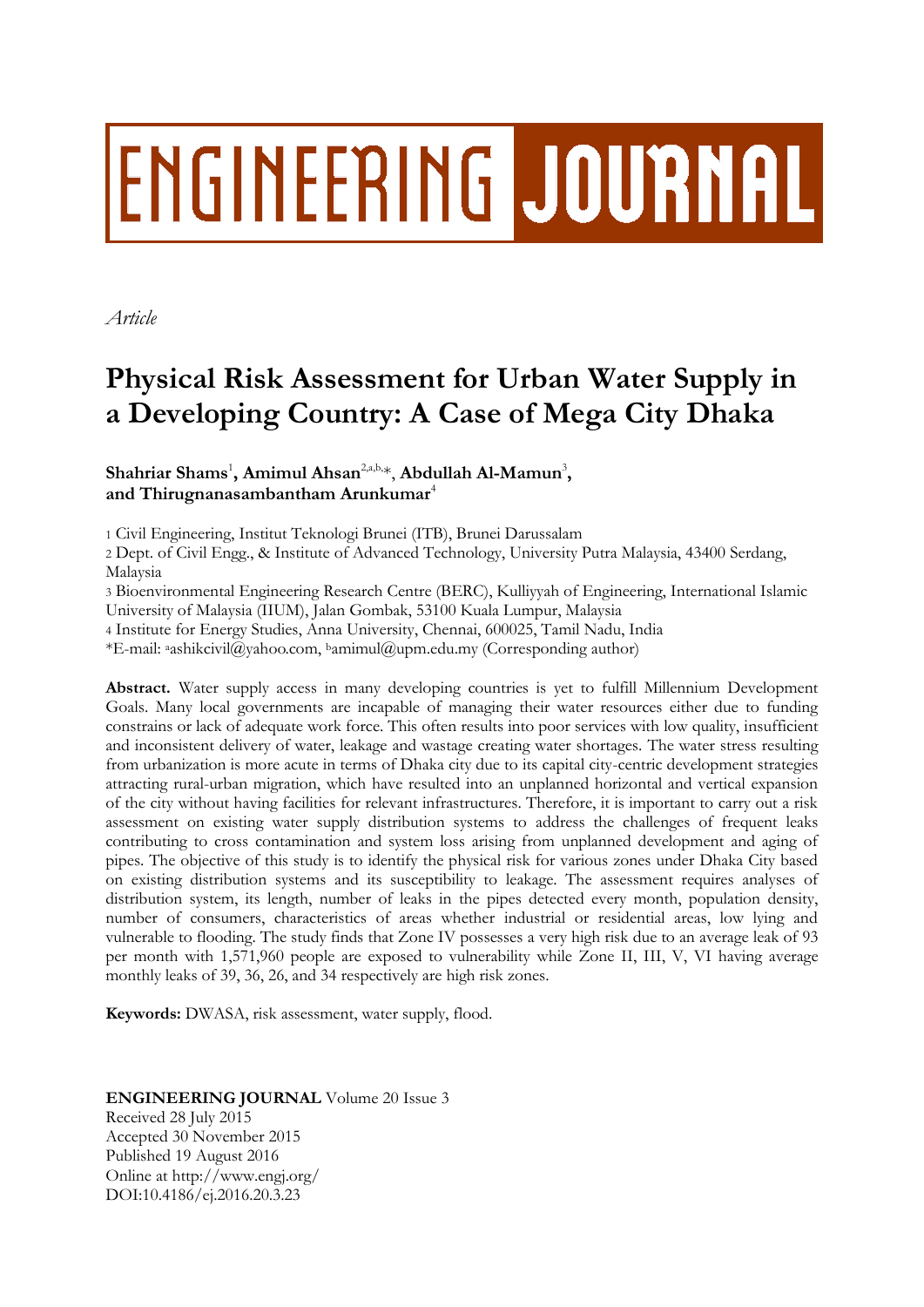# **1. Introduction**

It is estimated that as many as 768 million people lack access to potable water in the world [1]. Easy access to potable, safe and affordable water is one of the most important criteria for human survival. It ensures social, and economic growth, promotes health and overall welling being of human being. It is estimated the number of vulnerable cities facing serious water crisis will go up from 25 to 32, representing a 28% increase by 2040 [2]. It has been very cost effective to improve health and living condition through comprehensive management of drinking water supply and sanitation [3]. It is projected that return on investment on water and sanitation services is \$5-\$28 for each \$1 invested in developing countries [4]. It is thus important for the water experts and specialists to convey this important message to the politicians and decision makers. Therefore, the law-makers can be motivated to invest more in water related projects compared to structural projects [5]. The safe water supply can ensure sustainability for development in rural and urban environment [6]. It will substantially reduce the loss of lives resulting from water related diseases and reduce burden on limited health services, particularly in developing countries. According to the UN-Water report [7], diarrhea alone is responsible for the death of five thousand children each day. The target for Millennium Development Goal (MDG) is yet to be achieved in urban areas of many developing countries due to rapid growth in unplanned fashion [4]. In fact, there was an increase to 149 million people from 111 million people in urban areas without access to suitable drinking water [8]. Nevertheless, the percentage of people having access to piped water supply increased from 51% to 54% for Southern Asia as shown in Fig. 1.





Many local governments are incapable of managing their water resources either due to fund constrains or lack of adequate work force. This often results into poor services with low quality, insufficient and inconsistent delivery of water, leakage and wastage creating water shortages. Water supply access in most developing countries is complex [9, 10]. Increasing standards of living and population growth are the driving forces for increased domestic water use and it is projected to increase by 130% by 2050 in developing countries [1]. Population growth, economic development and climate change are the driving forces [11] for temporal and spatial variability of availability of water [12] aggravating water crisis and leading to water scarcity. The rapidly increasing demand for water is a major challenge to sustainability and short term solutions often leading to serious long term problems [13]. The problems are very acute in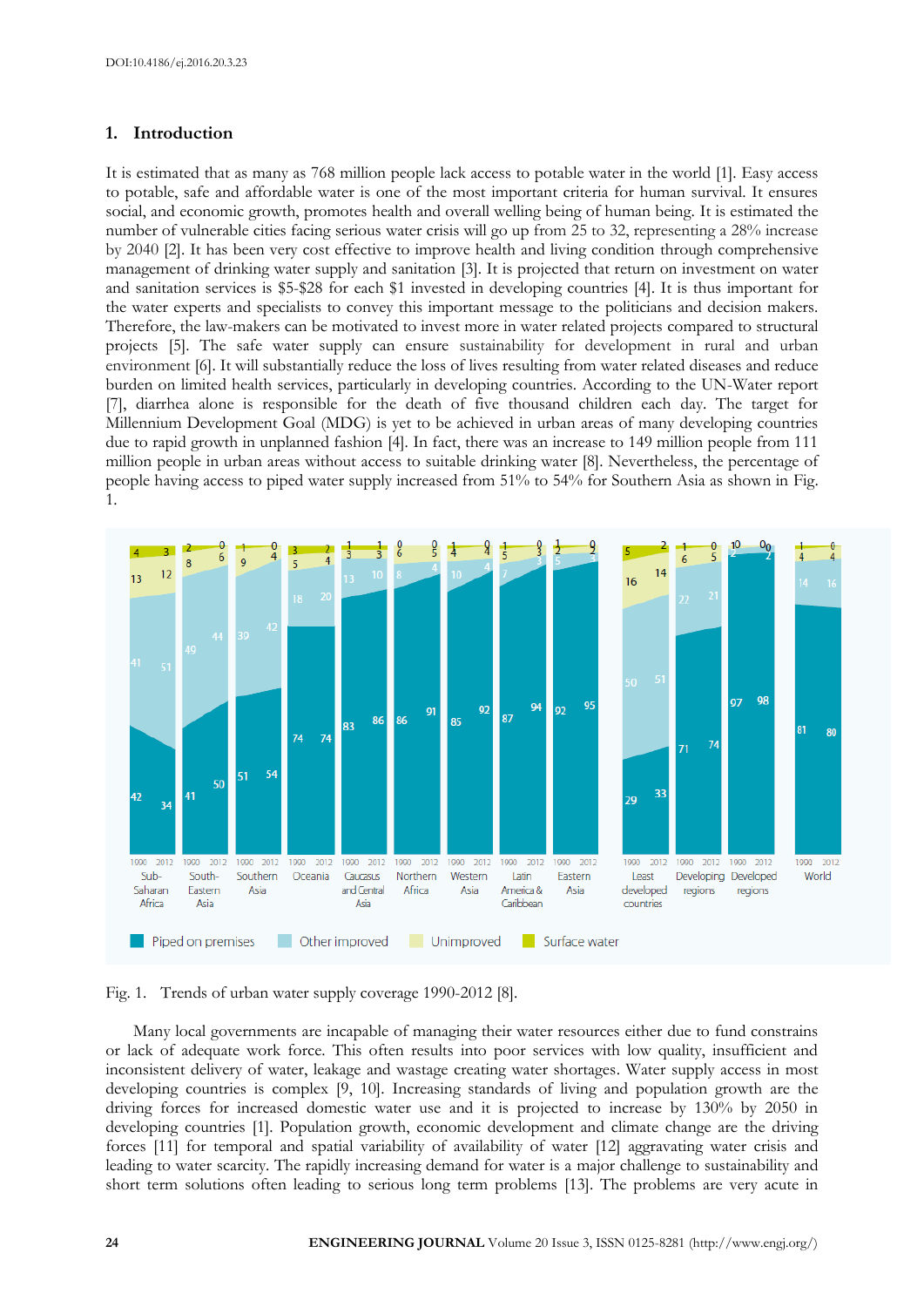densely populated slum areas of the developing countries. Urbanization is occurring throughout the developing world at alarming rate of which 40% is the expansion of slums [4] and its population in Africa and Asia will double by 2030 [14].

In 2014, 54% of the global population which is 3.9 billion lived in cities [15]. The problem of urbanization is more acute in Dhaka city due to its capital city-centric development strategies attracting rural-urban migration which have resulted into an unplanned horizontal and vertical expansion of the city without having facilities for relevant infrastructure [16]. Outbreaks of cholera and other water related diseases still possess a challenge in poor peri-urban and slum areas due to migration of rural people to urban areas [8]. In developing countries, water supply is provided to secure sufficient amounts of treated water of good quality [17]. Many households do not have piped water supply and have to rely on community based water sources. These include a variety of small point water supplies such as boreholes with handpumps, protected springs and dug wells [18], public taps, water purchased from vendors [19, 20]. A water crisis in the future will occur not because of actual physical scarcity of water rather because of continuing neglect of proper wastewater management practices [21].

According to BS 7799:1999 Part 1 risk assessment is defined as assessment of threats to, impacts on and vulnerabilities of information and information processing facilities and the likelihood of their occurrence. Risk assessment examines the severity or magnitude of risk to human health posed by contaminants [22]. A risk assessment report can be either quantitative or qualitative. In quantitative risk assessment, the probabilities of various adverse events and the likely extent of the losses, if a particular event takes place, are numerically determined. The risk assessment in developing countries possesses major challenges as the water supply distribution systems expand in an unplanned way and aging of pipes results into frequent leaks contributing to cross contamination and system loss. The objective of this study was to identify the potential physical risk to distribution system of Dhaka Water Supply and Sewage Authority (DWASA).

#### **2. Risk Assessment Method**

Risk assessment method includes the assessment of existing water supply distribution, potential sources to hazards. The assessment requires analyses of distribution system, its length, number of leaks in the pipes detected every month, population density, number of consumers, characteristics of areas whether industrial or residential areas, low lying and vulnerable to flooding. These data are collected and analyzed for preparation of risk maps. The number of leaks each month is collected with potential number of consumers which may be affected during leaks are determined. The details of the method is explained under the section Risk analaysis.

#### **3. Case Study Area**

The task of ensuring safe and sustainable drinking water for Dhaka city with a population of 14 million is getting difficult. The growth of population, economy and industry is a challenging factor for authorities like DWASA. The water supply is largely dependent on ground water, which is now seriously depleting. The peripheral river is highly contaminated due to unplanned industrial growth and poor sewage treatment facilities. It is becoming a difficult task for DWASA to find suitable location for intake of water.

#### **3.1. Sources**

Groundwater supplies are diminishing, with an estimated 20% of the world's aquifers being over-exploited [1]. The demand for water supply in Dhaka city has increased from 150 MLD (million litre per day) to 2240 MLD from 1963 to 2012 with number of deep tubewell increased from 30 to 622 over the same period. DWASA can supply only 2180 MLD against a demand of around 2240 MLD [23]. About 87% of Dhaka's water supply is coming from groundwater. Production capacity of surface water treatment plant is 535 MLD out of which 450 MLD is from Saidabad Water Treatment Plant, 39 MLD of Chadnighat Water Treatment Plant and 46 MLD of Narayanganj Water Treatment Plant. Apart from the rapid decline in groundwater table in Dhaka city the flow of river in Old Bhamaputra and Dhaleswari have reduced from 10% to 4% of flow from river Jamuna. Most importantly, these perennial distributaries have become seasonal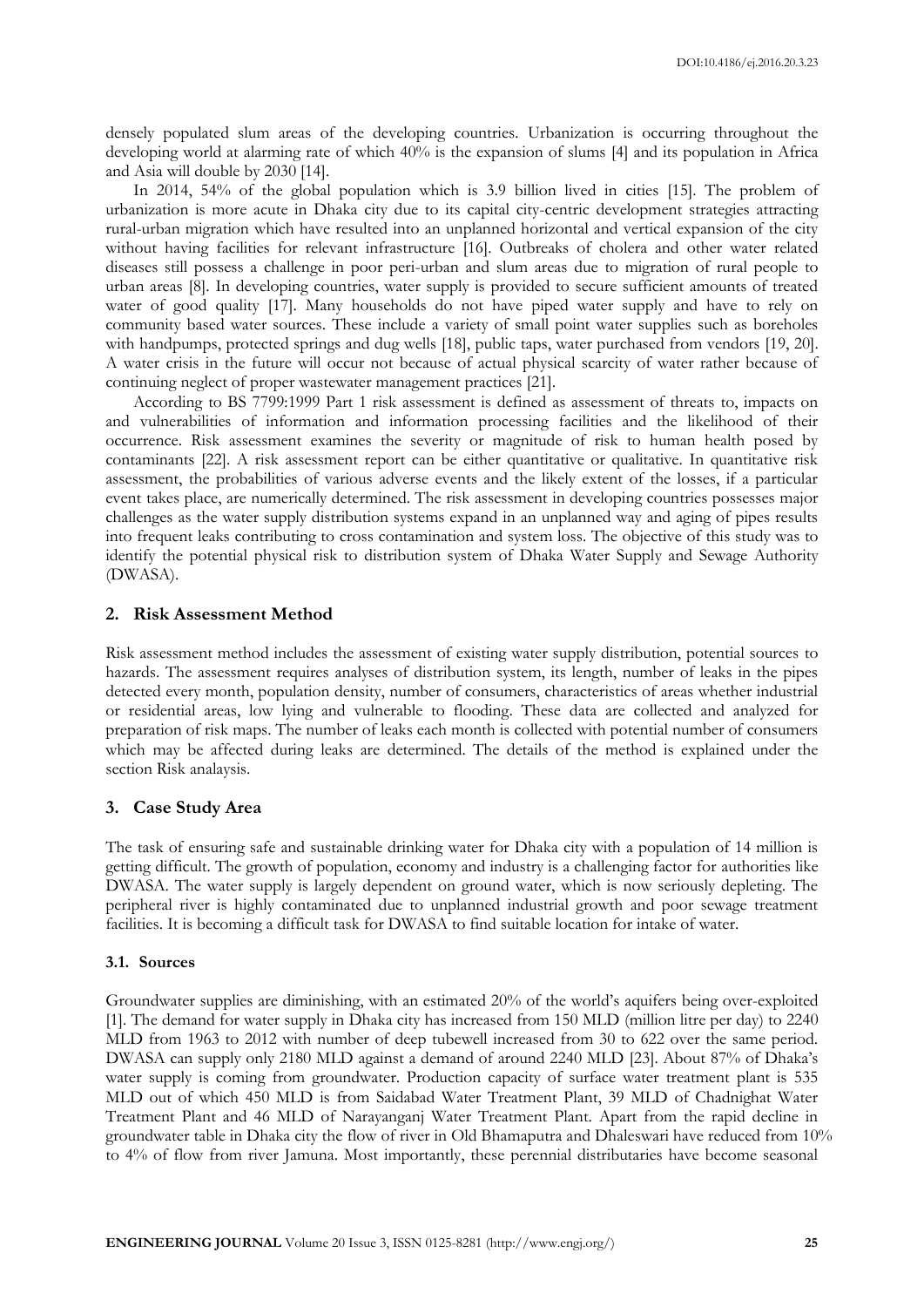distributaries causing acute shortage of water during the dry season. The rivers are also badly affected by municipal and industrial wastewater.

#### **3.2. Distribution System**

DWASA distribution system has pipeline of nearly 3040 km. The total number of consumers for DAWASA is residential 288,401 (92.71%), commercial 19,872 (6.39%). Piped water supplies are generally distributed according to three levels of services: house connections, yard connections and public standpipes. An assessment on the distribution system comprises of the types of materials used, age and size of the pipes and the location of the area susceptible to flooding. The system loss for Dhaka city is 28.8% [23]. Contaminated groundwater leaking into pipes is a major concern in the pipe network system of Dhaka city. This risk can be assessed by analysing the condition of the pipe such as age of the pipe, how rusty it has been; looking at pipe joints, pipe diameter as smaller pipes susceptible to beam failure; lengths to detect longitudinal breaks; materials type and corrosiveness of the soil. It is thus possible to identify leaks within the distribution system by analyzing the information related to pipe network system.

## **4. Risk analysis**

The source-pathway-receptor model as shown in Fig. 2 below is important to identify risk of water supply system. The source-pathway-receptor model indicates that a hazard itself cannot possess risk unless there is a feasible pathway through which hazard may pass from the source to the receptor.



Fig. 2. Source-pathway-receptor model [24].

In risk analaysis, severity is measured in terms of the number of people being affected and the likely impact on those people from very little to lethal impact. Impact varies based on the type of hazards for examples pathogens and large scale pollution by chemicals may lead to mortality, whereas lower levels of chemical exposure may lead to morbidity. Both short-term and long-term exposures in relation to the impact should be taken into consideration for defining severity. Exposure of toxic chemicals such as arsenic possesses long-term affect resulting into higher severity as compared to non-toxic chemicals having shortterm impact. The geological characteristics of the site such as vulnerability to flooding, layout of pipe network on soft clay will be more prone to pipe failures and leakage. The leakage in major transmission pipes will affect more people as compared to subsidiary pipes affecting less people. The area being densely populated will have higher impact as compared to less densely populated area. The poorer communities will be more vulnerable to health impact as compared to the effluent communities who have much better access to health service.

Risks can be identified at various stages, and prioritized in terms of likelihood and severity [25]. A riskranking matrix addresses both likelihood and severity. In this case, semi-quantitative ranking system is used by allocating numbers to different levels of likelihood and different levels of severity. A risk score is then calculated as a product of likelihood and severity as shown below:

Risk = Likelihood 
$$
*
$$
 Severity

The selection of the criteria and the weighting used for different criteria with descriptions are provided in Table 1 below as there is no uniform 'industry standard'.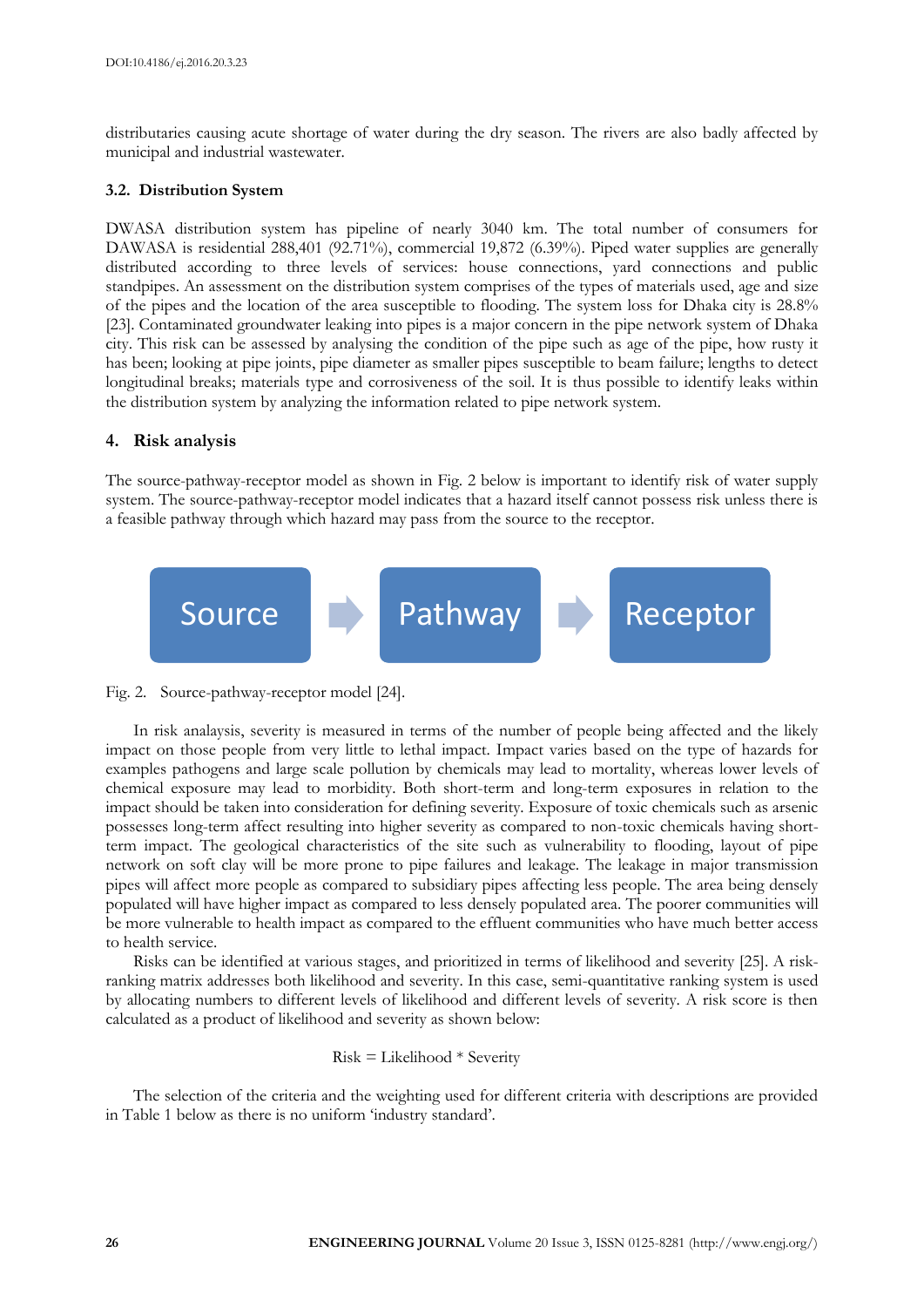|            |                                                                                                |                              | Severity                                 |                                             |                                         |                                    |                        |  |
|------------|------------------------------------------------------------------------------------------------|------------------------------|------------------------------------------|---------------------------------------------|-----------------------------------------|------------------------------------|------------------------|--|
|            |                                                                                                | Insignificant<br>Very little | Minor<br>Potentially<br>harmful to small | Moderate<br>Potentially<br>harmful to large | Major<br>Potentially<br>lethal to small | Catastrophic<br>Potentially lethal |                        |  |
|            |                                                                                                |                              | impact                                   | population                                  | population                              | population                         | to large<br>population |  |
|            |                                                                                                |                              | 0.2                                      | 0.4                                         | 0.6                                     | 0.8                                | 1                      |  |
|            | Almost certain<br>Once a day                                                                   | $\mathbf{1}$                 | Moderate (M)<br>0.2                      | High (H)<br>0.4                             | High (H)<br>0.6                         | Very High<br>(VH)<br>0.8           | Very High (VH)         |  |
| Likelihood | Likely to<br>occur<br>frequently<br>Once per<br>week                                           | 0.8                          | Low (L)<br>0.16                          | Moderate (M)<br>0.32                        | High (H)<br>0.48                        | High (H)<br>0.64                   | Very High (VH)<br>0.8  |  |
|            | Possible and<br>likely to occur<br>at some time<br>Once per<br>month                           | 0.6                          | Low (L)<br>0.12                          | Moderate(M)<br>0.24                         | Moderate (M)<br>0.36                    | High(H)<br>0.48                    | High(H)<br>0.6         |  |
|            | Unlikely to<br>occur but<br>could happen<br>Once per year                                      | Very Low (VL)<br>0.4<br>0.08 |                                          | Low (L)<br>0.16                             | Moderate(M)<br>0.24                     | Moderate (M)<br>0.32               | High(H)<br>0.4         |  |
|            | May occur but<br>only in rare<br>and<br>exceptional<br>circumstances<br>Once every 10<br>vears | 0.2                          | Very Low (VL)<br>0.04                    | Very Low (VL)<br>0.08                       | Low (L)<br>0.12                         | Low (L)<br>0.16                    | Moderate (M)<br>0.2    |  |

Table 1. Risk Analysis for Water Supply System [26, 27]

The weightings used in Table 1 were applied for risk assessment of water system in South-East Water, Australia [26] and in Uganda [27]. The risk score ranging from 0-0.08 indicates very low risk based on the livelihood and severity, the score of 0.081-0.16 indicates low risk, the score of 0.17-0.36 indicates moderate risk, the score of 0.37-0.64 indicates high risk and the score over 0.64 indicates very high risk. Assessing the likely impact of the severity of distributed water supply through pipeline is based on the following severity scale resulted from water borne diseases as shown in Table 2.

|  |  | Table 2. Likely health impact of the severity of distributed water supply through pipeline. |  |
|--|--|---------------------------------------------------------------------------------------------|--|
|  |  |                                                                                             |  |

| Severity Scale | 0.2                                     | 0.4                                         | 0.6                                  | 0.8                                                |                                                        |  |
|----------------|-----------------------------------------|---------------------------------------------|--------------------------------------|----------------------------------------------------|--------------------------------------------------------|--|
| Likely Impact  | No water borne<br>diseases<br>requiring | No water borne<br>diseases but<br>requiring | Water borne<br>diseases<br>requiring | Severe water<br>borne diseases<br>requiring urgent | Very severe life-<br>threatening event<br>due to water |  |
|                | hospital                                | hospital                                    | hospital                             | hospital<br>treatment                              | borne diseases                                         |  |
|                | treatment                               | treatment                                   | treatment                            |                                                    |                                                        |  |

Very high risk indicates that the water contamination takes place by faecal pollution from the area resulting from leak at least once a day or a week and at least over 30% people are vulnerable. High risk arises when the water contamination occurs due to leaks at least once a week to a month and at least 5-30% people are vulnerable. Moderate risk occurs when 1-5% people are vulnerable resulting from leaks at least once a week to a month. Finally, there is a low risk when the pipe exposes to leak at least once a month to a year, affecting, less than 1% of the population in the area.

The population densities for various zones are calculated. Population exposed to contamination is calculated by multiplying the population density with the buffer area having a radius of 100 m around each number of points where leak is detected as shown in Table 3. The risk analysis was carried out based on the frequency of occurrence or likelihood and severity in terms of exposed population and risk score is calculated as per Table 4.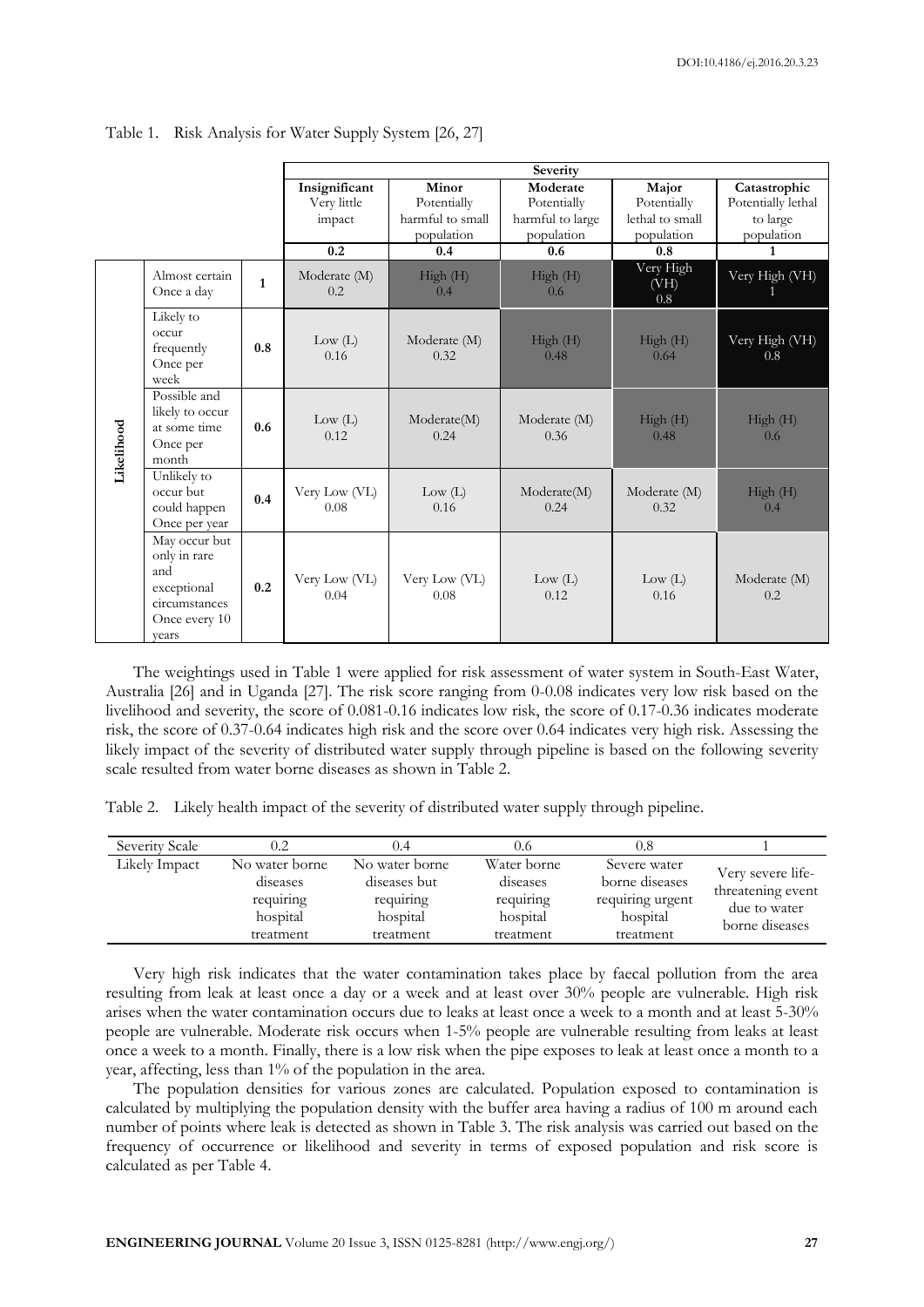| Zone                              | Ave. Leak<br>per month | Population | Population<br>Density/km <sup>2</sup> | <b>Exposed</b><br>Population | % of Total<br><b>Exposed</b><br>Population | Evaluation of<br><b>Exposed</b><br>Population |
|-----------------------------------|------------------------|------------|---------------------------------------|------------------------------|--------------------------------------------|-----------------------------------------------|
| Zone I                            | 21                     | 1082400    | 34623.19                              | 231929                       | 4.51                                       | Low                                           |
| Zone II                           | 39                     | 1666896    | 117814.44                             | 1442756                      | 28.08                                      | Very High                                     |
| Zone III                          | 36                     | 1017456    | 35330.81                              | 394757                       | 7.68                                       | Moderate                                      |
| Zone IV                           | 93                     | 1619270    | 54082.88                              | 1575083                      | 30.66                                      | <b>Very High</b>                              |
| Zone V                            | 26                     | 1762147    | 99058.04                              | 811302                       | 15.79                                      | High                                          |
| Zone VI                           | 34                     | 1255584    | 37832.95                              | 398955                       | 7.77                                       | Moderate                                      |
| Zone VII                          | 26                     | 317576     | 9042.38                               | 73822                        | 1.44                                       | Low                                           |
| zone-VIII                         | 10                     | 1000138    | 17652.99                              | 52659                        | 1.02                                       | Low                                           |
| $\text{Zone-IX}$                  | 24                     | 982819     | 13126.89                              | 97894                        | 1.91                                       | Low                                           |
| $\mathsf{Zone}\text{-}\mathsf{X}$ | 28                     | 259776     | 6795.60                               | 58680                        | 1.14                                       | Low                                           |

Table 3. Population exposed to contaminated water resulting from leaks.

Table 4. Risk Assessment of various zones of DWASA.

| Zone                              | <b>Almost</b><br>once a<br>day | <b>Almost</b><br>once a<br>week | Once a<br>month | Once<br>a year | Exposed<br>Population | Weightage<br>for Severity<br>in terms of<br>exposed<br>Population | <b>Risk</b><br>Score | Evaluation       |
|-----------------------------------|--------------------------------|---------------------------------|-----------------|----------------|-----------------------|-------------------------------------------------------------------|----------------------|------------------|
| Zone I                            |                                | 0.8                             |                 |                | Low                   | 0.4                                                               | 0.32                 | Moderate         |
| Zone II                           |                                | 0.8                             |                 |                | Very High             | 0.6                                                               | 0.48                 | High             |
| Zone III                          |                                | 0.8                             |                 |                | Moderate              | 0.6                                                               | 0.48                 | High             |
| Zone IV                           |                                |                                 |                 |                | Very High             | 1.0                                                               | 1.0                  | <b>Very High</b> |
| Zone V                            |                                | 0.8                             |                 |                | High                  | 0.8                                                               | 0.64                 | High             |
| Zone VI                           |                                | 0.8                             |                 |                | Moderate              | 0.6                                                               | 0.48                 | High             |
| Zone VII                          |                                | 0.8                             |                 |                | Low                   | 0.4                                                               | 0.32                 | Moderate         |
| Zone-VIII                         |                                |                                 | 0.6             |                | Low                   | 0.4                                                               | 0.24                 | Moderate         |
| $\text{Zone-IX}$                  |                                | 0.8                             |                 |                | Low                   | 0.4                                                               | 0.32                 | Moderate         |
| $\mathsf{Zone}\text{-}\mathsf{X}$ |                                | 0.8                             |                 |                | Low                   | 0.4                                                               | 0.32                 | Moderate         |

The number of leaks for various zones of Dhaka city were obtained from DWASA and analysed as shown in Fig. 3. A risk map as shown in Fig. 4 is prepared based on based on obtained score.



Fig. 3(a). Average leak per month for various zones of Dhaka city (Year 2012-2013).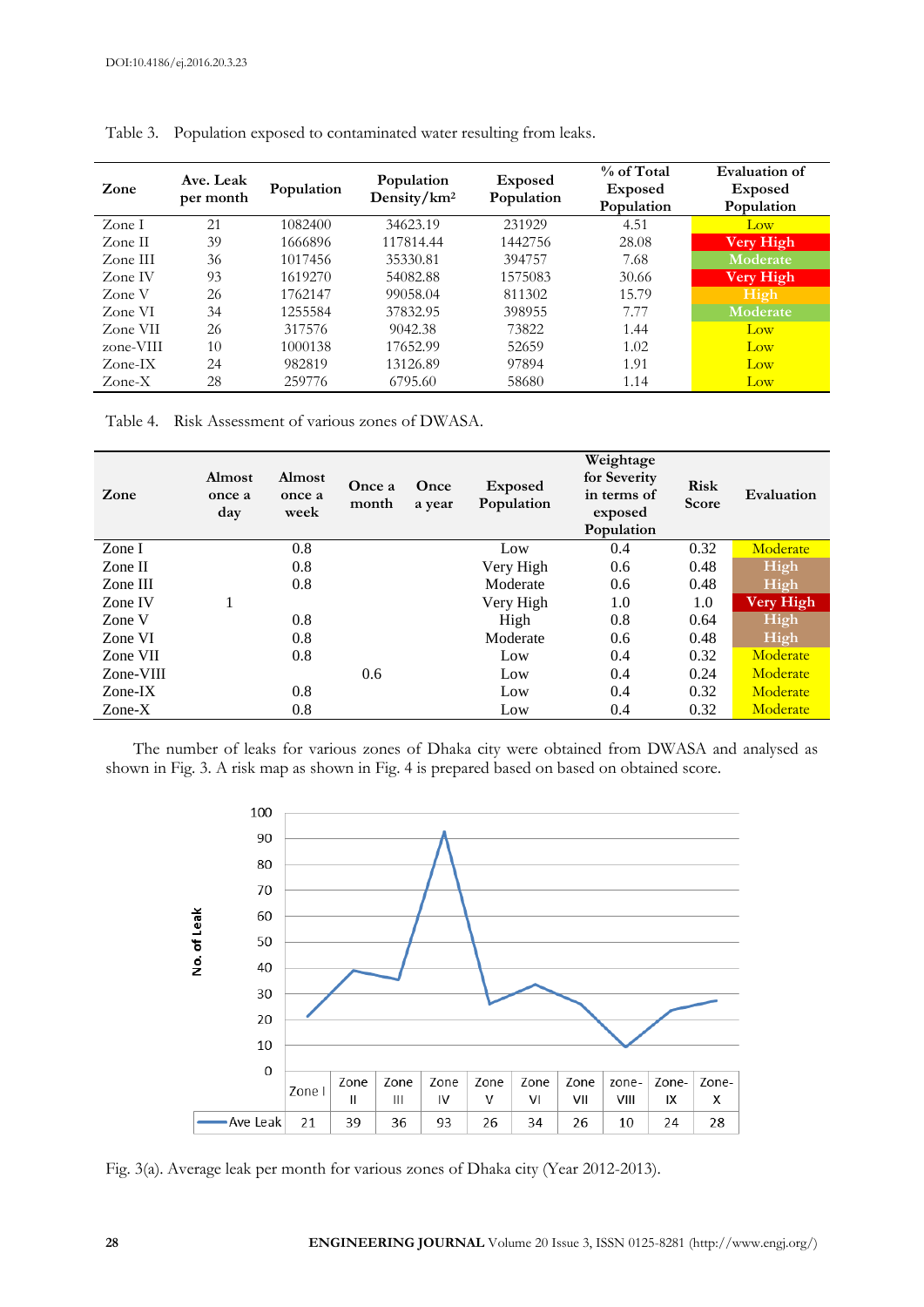

Fig. 3(b).Monthly variation of leak for various zones of Dhaka city.



Fig. 4. Risk analysis map zone-wise of DWASA.

It is observed that Zone IV is a very high risk zone in terms susceptibility to leaking. The Zone IV has the highest leak of 93 per month and major leak occurred during the month of April. Zone IV consists of Mirpur area with 1,575,083 people exposed to water contamination. The poor infrastructure comprising of old aged pipes, low lying areas often water logged during rainy season followed by a number of illegal connection is the major reason. The roads are frequently dug and pipelines are affected. However, DWASA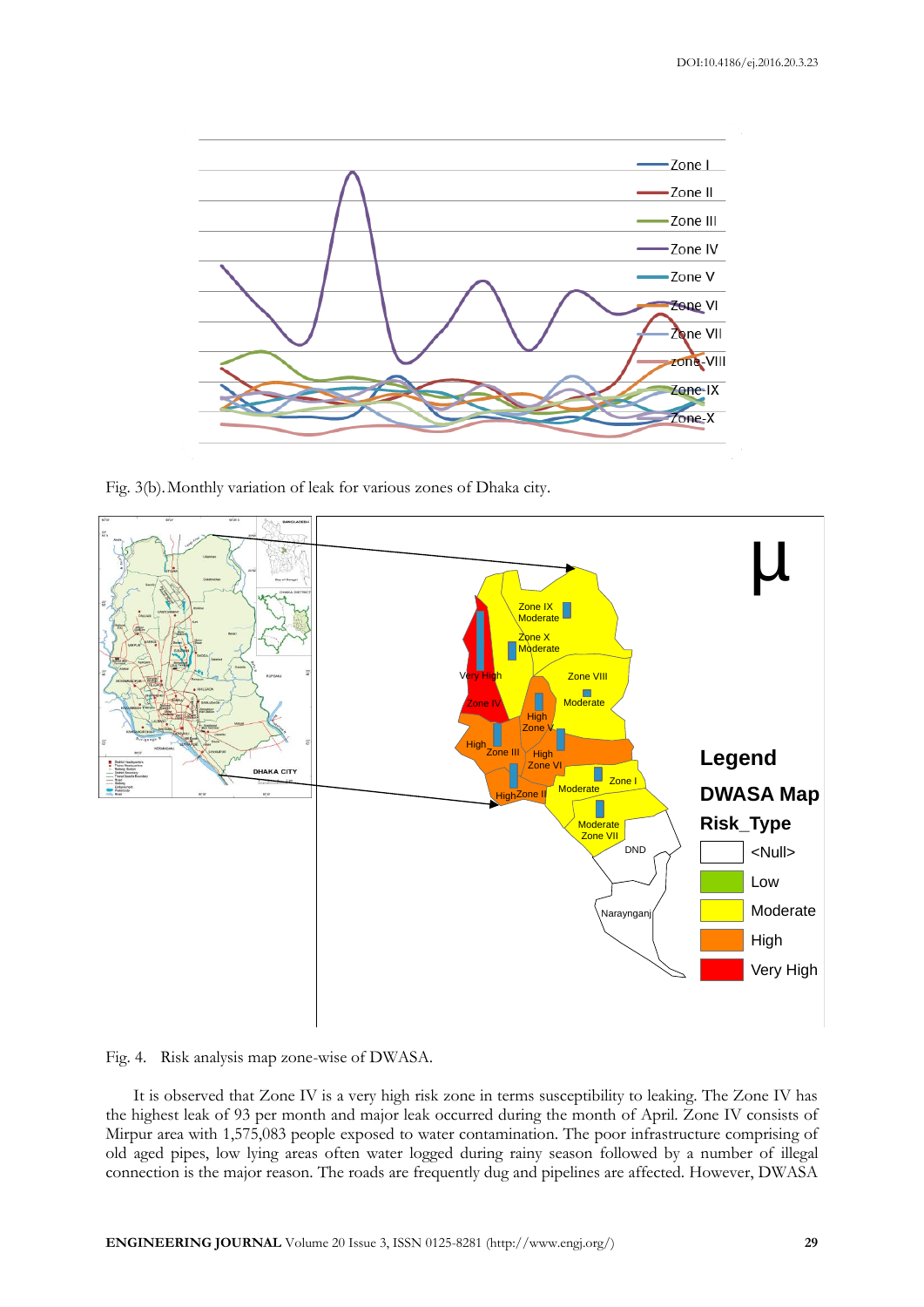awarded TEDAGUA for the restoration of the water conduits in Zone IV of Mirpur area by replacing a total of 509 km (diameters 90 - 600 mm) made of high-density polyethylene (348 km) and PVC (161 km).

The requirement for water demand in Zone IV is 320 MLD while it can produce only 185 million litres per day with existing facilities. There is a shortage of 135 MLD and to overcome this shortage the zone authority has to ration water. Zone II, III, V and VI comprising Hazaribag, Mohammadpur, Kafrul and Tejgaon respectively are old and congested areas with poor infrastructures are considered as high risk zones as shown in Table 3. A number of slums are located in these areas and sometimes there are illegal connections made through the major pipes resulting in leakage and wastage of water. Zone VI is an industrial area having many food processing and beverage industries. The wastage of water resulting from leakage may affect businesses indirectly by affecting water used for cooling and food production. The Zone I, VII, VIII, IX and X are moderate risk zones. Zone VIII comprising of Gulshan area, has the least average number of 10 leaks per month. Gulshan is mainly a residential area with dwellers from affluent society. A number of houses and offices in these areas use bottled water due to affordability. The area was developed in the late 80s and the old pipelines were replaced with new ones very recently. There are couple of slum areas (one of them Korail Slum, largest in Dhaka) around the area where some illegal water connection may exists resulting in leaks. Zone IX consists of Basundhara area has moderate risk where development took place quite recently and the pipelines are still in good conditions. The monthly average number of leaks is 24 due to poor condition of existing roads resulting from movement of heavy traffic for construction of new buildings. Zone I and VI comprising of Motijheel and Ramna are old and congested areas and old pipes were replaced very recently with the new ones and hence the risk is moderate.

#### **5. Conclusions**

Risk assessment with risk matrices and analysis of risk using weighting and scoring is a useful method. Zone IV having an area of 29.98 sq. km possesses very high risk with 1,571,960 people vulnerable. The Zone II, III, V and VI have high risks followed by other Zones I, VII, VIII, IX and X as moderate risk zones. By developing risk assessment, the authority of DWASA will be able to take necessary measures to divert more resources to the very high risk zone and carry out regular monitoring to develop operational plans and identify key priorities for action. Upgrading water supply based on risk assessment can reduce vulnerability of people being affected by water borne diseases. A number of factors such as age of pipes, vulnerability to flooding, pipe materials and layout subjected to frequent excavation or repair works of roads along the pipelines are responsible for leaks. The water gets easily contaminated where leak occurs and severity is more where population density is rather high. Water shortages are anticipated to rise in the coming days influenced by further growth of population and impact of climate change. Therefore, it is important that DWASA prepares an effective plan in monitoring leaks and reduce system loss to make the distribution system more effective.

#### **References**

- [1] WWAP, "The United Nations world water development report 2014," Paris, United Nations World Water Assessment Programme, UNESCO, 2014.
- [2] J. C. Padowski and S. M. Gorelick, "Global analysis of urban surface water supply vulnerability," *Environmental Research Letters*, vol. 9, no. 10, p. 104004, 2014. doi:10.1088/1748-9326/9/10/104004
- [3] UNOSD/UNU (United Nations Office for Sustainable Development/United Nations University), "Water for sustainability: framing water within the post-2015 development agenda," Incheon/Hamilton, Republic of Korea/Canada, UNOSD/UNU, 2013.
- [4] WWAP, "The United Nations world water development report 2015: Water for a sustainable world," Paris, United Nations World Water Assessment Programme, UNESCO, 2015.
- [5] S. Wallace, J. Corinne, V. I. Grover, Z. Adeel, U. Confalonieri, and S. Elliott, *Safe Water as the Key to Global Health*. Hamilton, Canada: United Nations University International Network on Water, Environment and Health, 2008.
- [6] N. J. Marobh, G. Renman, and G. Jacks, "The study of water supply and traditional water purification knowledge in selected rural villages in Tanzania," in *Indigenous Knowledge Systems and Sustainable Development: Relevance for Africa. Tribes and Tribals Special Volume 1*, E. K. Boon and L. Hens, Eds. Kamla-Raj Enterprises, 2007, ch. 11, pp. 111–120.